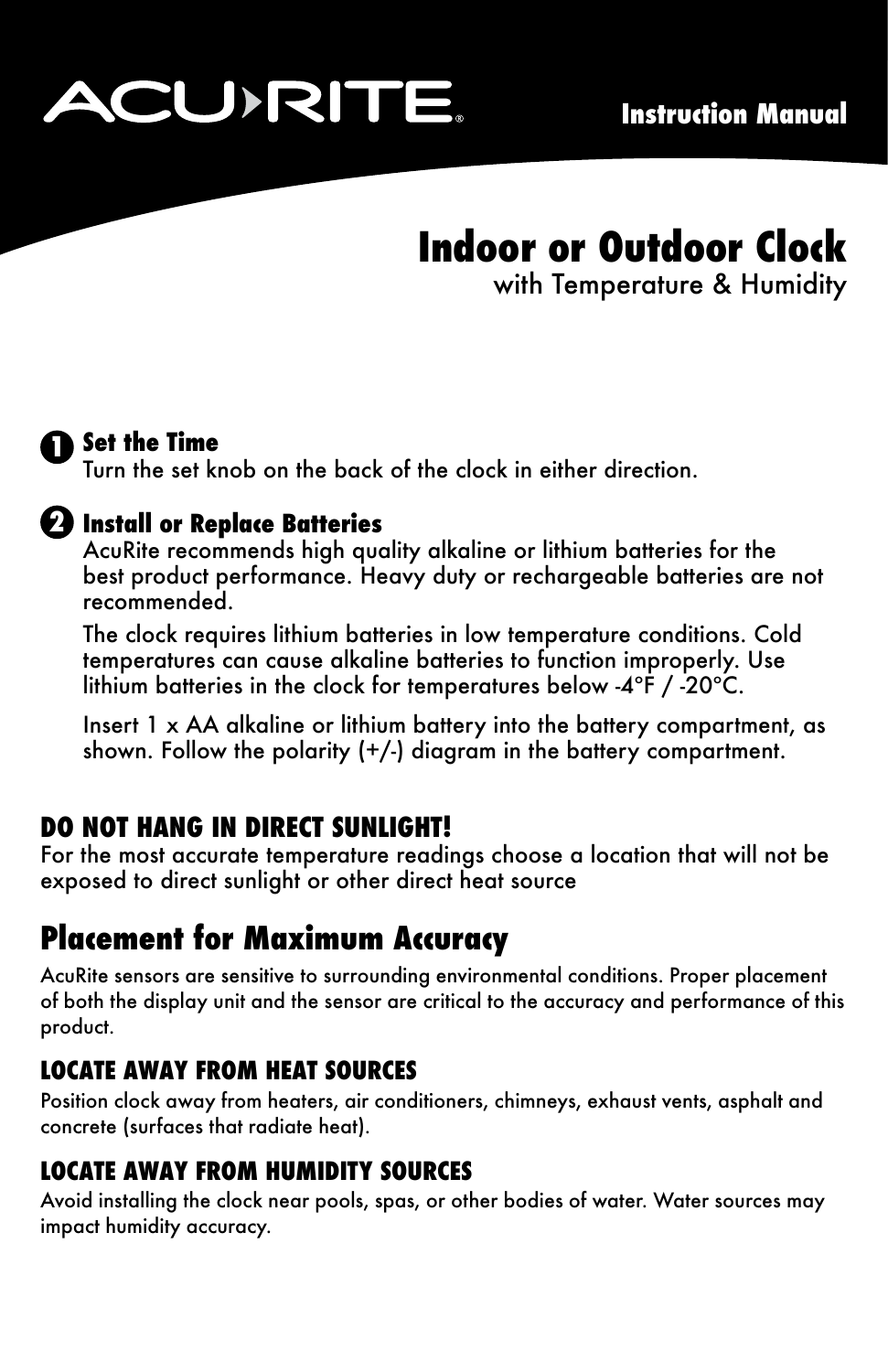

# **Care & Maintenance**

### **Clock Care**

- A soft cloth may be used to clean the clock, as needed.
- Do not use corrosive cleaners or chemicals on the clock.
- Always store the clock without a battery when not in use.



### **PLEASE DISPOSE OF OLD OR DEFECTIVE BATTERIES IN AN ENVIRONMENTALLY SAFE WAY AND IN ACCORDANCE WITH YOUR LOCAL LAWS AND REGULATIONS.**

BATTERY SAFETY: Clean the battery contacts and also those of the device prior to battery installation. Remove batteries from equipment which is not to be used for an extended period of time. Follow the polarity (+/-) diagram in the battery compartment. Promptly remove dead batteries from the device. Dispose of used batteries properly. Only batteries of the same or equivalent type as recommended are to be used. DO NOT incinerate used batteries. DO NOT dispose of batteries in fire, as batteries may explode or leak. DO NOT mix old and new batteries or types of batteries (alkaline/standard). DO NOT use rechargeable batteries. DO NOT recharge non-rechargeable batteries. DO NOT short-circuit the supply terminals.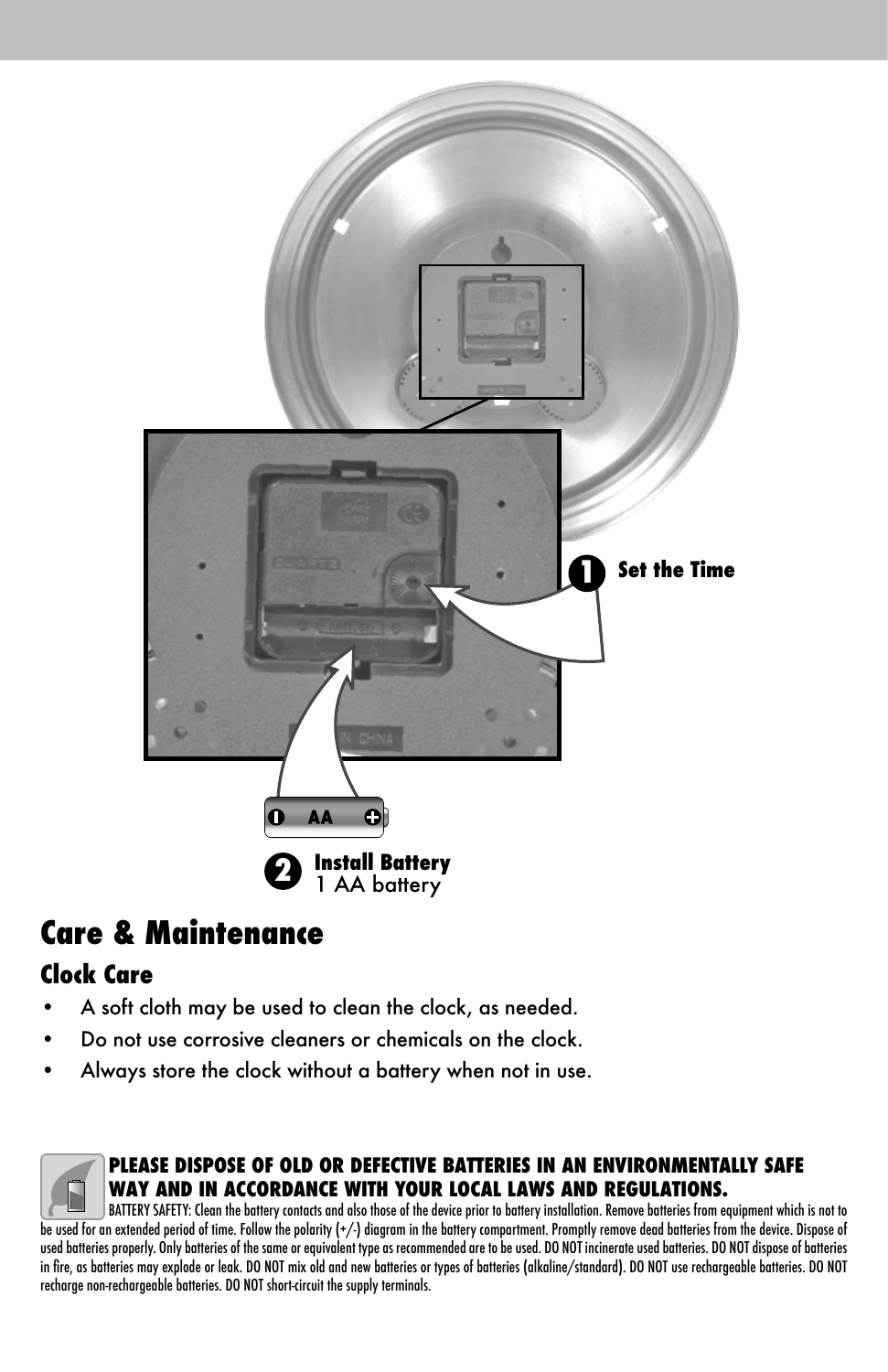## **Customer Support**

AcuRite customer support is committed to providing you with best-inclass service. **For assistance**, please have the model number of this product available and contact us in any of the following ways:

# $(877)$  221-1252  $($   $\heartsuit$ ) info@chaney-inst.com

# 24/7 support at www.**AcuRite**.com

- ► Installation Videos ► Register your Product
- 
- ► Instruction Manuals ► Support User Forum
- ► Replacement Parts ► Submit Feedback & Ideas

# **IMPORTANT** PRODUCT MUST BE REGISTERED

### **PRODUCT REGISTRATION** Register online **SUPPORT** to receive 1 year Support Forum warranty protection **Archived Products** www.**AcuRite**.com ►Register a Product

# **Limited One Year Warranty**

At AcuRite, we proudly uphold our commitment to quality technology. Chaney Instrument Co. warrants that all products it manufactures to be of good material and workmanship, and to be free of defects when properly installed and operated for a period of one year from the date of purchase.

### We recommend that you visit us at www.AcuRite.com for the fastest way to register your product. However, product registration does not eliminate the need to retain your original proof of purchase in order to obtain warranty benefits.

Chaney Instrument Co. warrants that all products it manufactures to be of good material and workmanship, and to be free of defects when properly installed and operated for a period of one year from the date of purchase. Remedy for breach of this warranty is limited to repair or replacement of the defective item(s). Any product which, under normal use and service, is proven to breach the warranty contained herein within ONE YEAR from date of sale will, upon examination by Chaney, and at its sole option, be repaired or replaced by Chaney. Transportation costs and charges for returned goods shall be paid for by the purchaser. Chaney hereby disclaims all responsibility for such transportation costs and charges. This warranty will

not be breached, and Chaney will give no credit for products it manufactures which have received normal wear and tear, been damaged (including by acts of nature), tampered, abused, improperly installed, damaged in shipping, or repaired or altered by others than authorized representatives of Chaney.

TO RECEIVE WARRANTY SERVICE

The above-described warranty is expressly in lieu of all other warranties, express or implied, and all other warranties are hereby expressly disclaimed, including without limitation the implied warranty of merchantability and the implied warranty of fitness for a particular purpose. Chaney expressly disclaims all liability for special, consequential or incidental damages, whether arising in tort or by contract from any breach of this warranty. Some states do not allow the exclusion or limitation of incidental or consequential damages, so the above limitation or exclusion may not apply to you. Chaney further disclaims all liability from personal injury relating to its products to the extent permitted by law. By acceptance of any of Chaney's products, the purchaser assumes all liability for the consequences arising from their use or misuse. No person, firm or corporation is authorized to assume for Chaney any other liability in connection with the sale of its products. Furthermore, no person, firm or corporation is authorized to modify or waive the terms of this paragraph, and the preceding paragraph, unless done in writing and signed by a duly authorized agent of Chaney. This warranty gives you specific legal rights, and you may also have other rights which vary from state to state.

For in-warranty claims:

Chaney Instrument Co. | 965 Wells St. | Lake Geneva, WI 53147